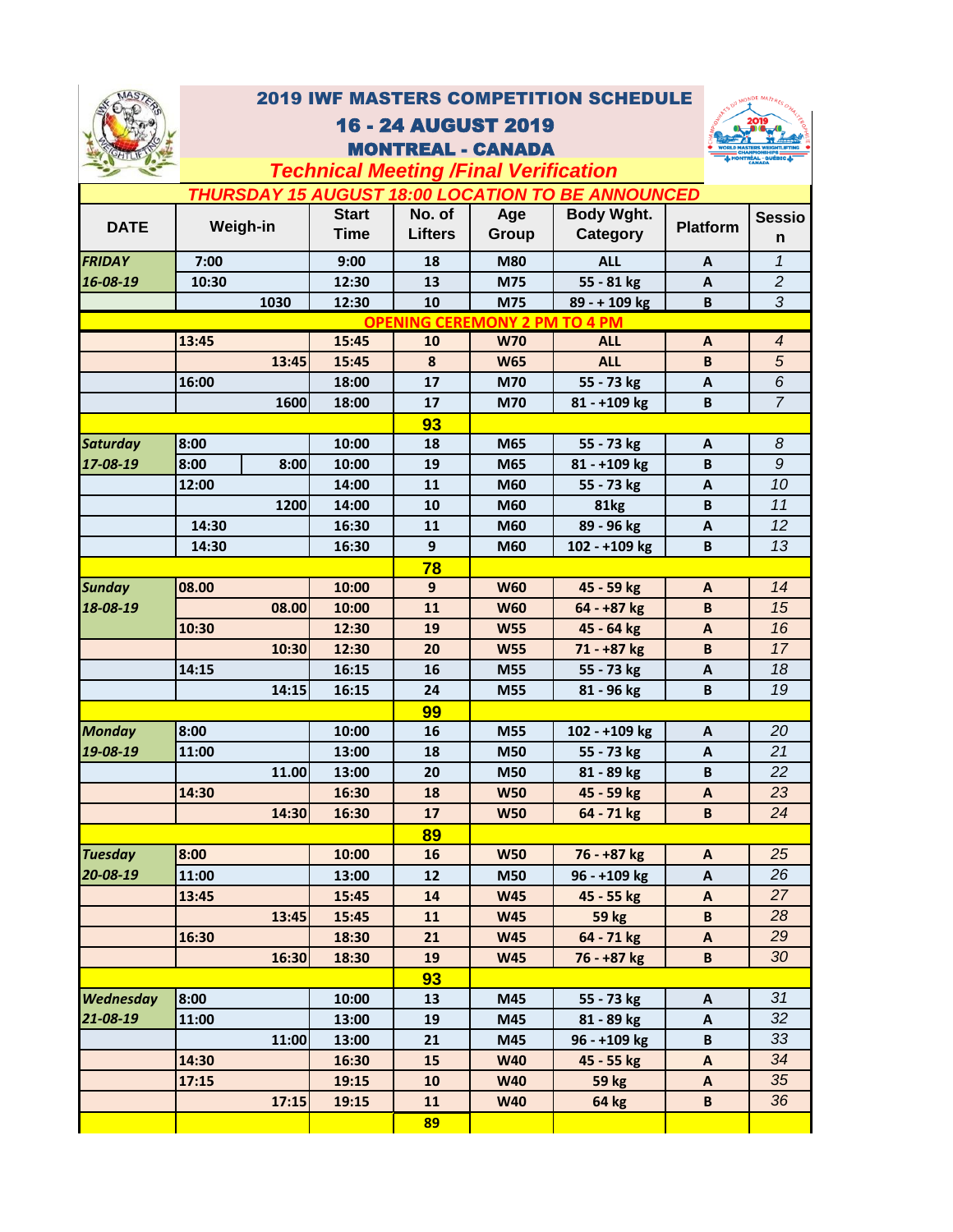

## **CONGRESS OF NATIONS 19:00 LOCATION TO BE ANNOUNCED**



| <b>Thursday</b>      | 8:00                                               | 10:00 | 21  | <b>W40</b> | 71 - 76 kg    | $\mathbf{A}$ | 37 |
|----------------------|----------------------------------------------------|-------|-----|------------|---------------|--------------|----|
| 22-08-19             | 8:00                                               | 10:00 | 16  | <b>W40</b> | $81 - +87$ kg | B            | 38 |
|                      | 11:15                                              | 13:15 | 15  | M40        | 55 - 73 kg    | A            | 39 |
|                      | 11:15                                              | 13:15 | 10  | M40        | 81 kg         | B            | 40 |
|                      | 14:15                                              | 16:15 | 21  | M40        | 89 - 96 kg    | A            | 41 |
|                      | 14:15                                              | 16:15 | 19  | M40        | 102 - +109 kg | B            | 42 |
|                      |                                                    |       | 102 |            |               |              |    |
| <b>Friday</b>        | 8:00                                               | 10:00 | 23  | M35        | 55 - 73 kg    | $\mathbf{A}$ | 43 |
| 23-08-19             | 8:00                                               | 10:00 | 20  | M35        | 81 - 89 kg    | B            | 44 |
|                      | 11:45                                              | 13:45 | 15  | <b>W35</b> | 45 - 55 kg    | $\mathsf{A}$ | 45 |
|                      | 11:45                                              | 13:45 | 11  | <b>W35</b> | <b>59 kg</b>  | B            | 46 |
|                      | 14:45                                              | 16:45 | 22  | <b>W35</b> | 64 - 71 kg    | $\mathsf{A}$ | 47 |
|                      | 14:45                                              | 16:45 | 19  | <b>W35</b> | 76 - 81 kg    | B            | 48 |
|                      |                                                    |       | 110 |            |               |              |    |
| <b>Saturday</b>      |                                                    |       |     |            |               |              |    |
| 24-08-19             | 8:00                                               | 10:00 | 14  | <b>W35</b> | 87 - +87 kg   | $\mathsf{A}$ | 49 |
|                      | 10:30                                              | 12:30 | 20  | M35        | 96 - 102 kg   | $\mathbf{A}$ | 50 |
|                      | 10:30                                              | 12:30 | 13  | M35        | 109 - +109 kg | B            | 51 |
|                      |                                                    | 47    |     |            |               |              |    |
| <b>TOTAL ENTRIES</b> |                                                    | 800   |     |            |               |              |    |
|                      | <b>BANQUET TIME AND LOCATION WILL BE ANNOUNCED</b> |       |     |            |               |              |    |